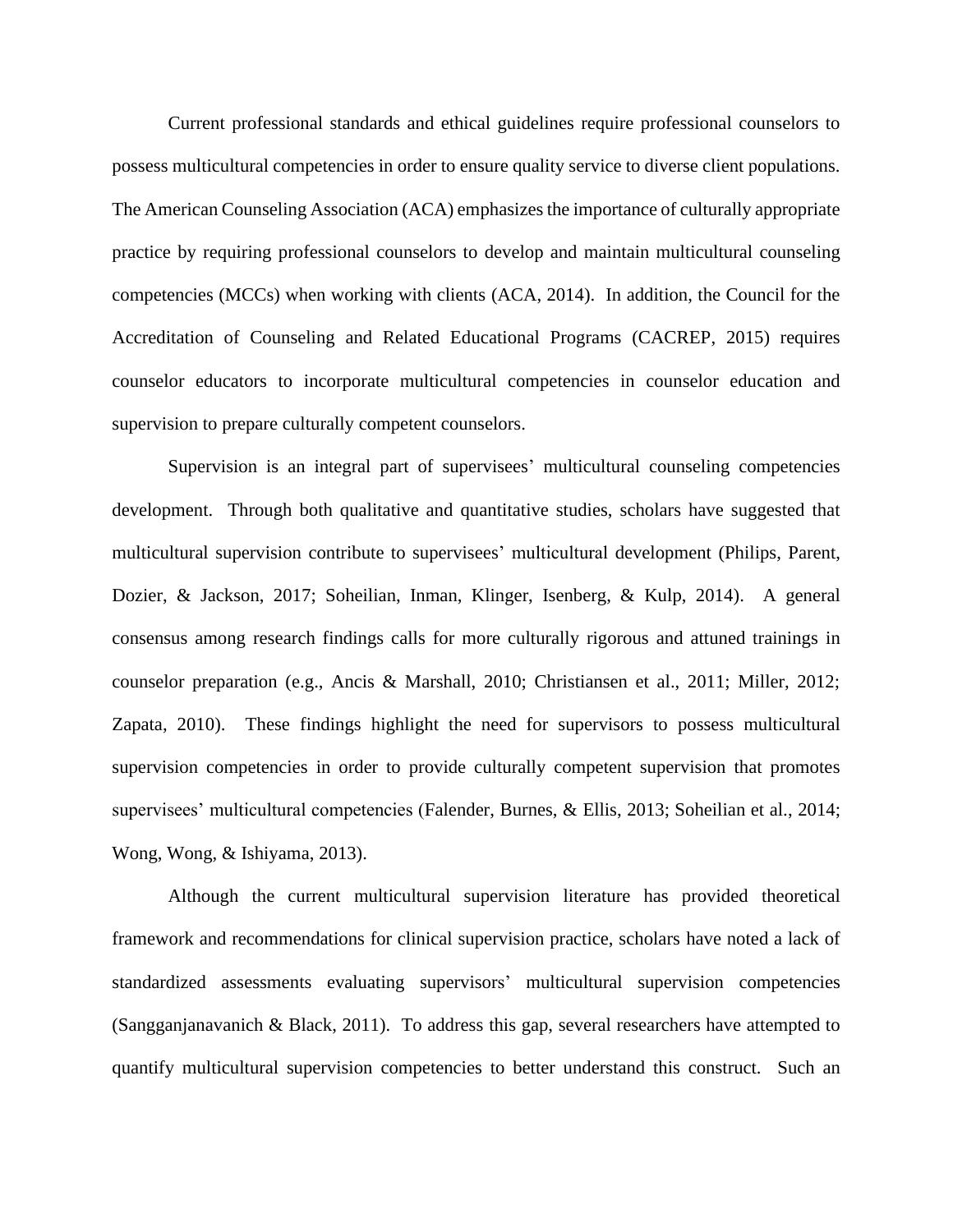attempt was largely based on the conceptualization of the multicultural competence framework proposed by Sue and colleagues (Sue, Arredondo, & McDavis, 1992; Sue et al., 1982), which was recently revised and replaced by the Multicultural and Social Justice Counseling Competencies (MSJCC; Ratts, Singh, Nassar-McMillan, Butler, & McCullough, 2016), that emphasizes the significance of multicultural beliefs/attitudes, knowledge, and skills concerning multicultural counseling practice. Currently, there are several standardized instruments measuring supervisors' multicultural supervision competencies including the Multicultural Supervision Competencies Questionnaire (MSCQ; Wong & Wong, 1999), the Multicultural Supervision Inventory (MSI; Pope-Davis, Toporek, & Ortega, 1999), and the Multicultural Supervision Scale (MSS; Sangganjanavanich & Black, 2011).

As the MSCQ (Wong & Wong, 1999) simply highlighted the importance of race and ethnicity in supervision, leaving other multicultural dimensions unaddressed, Pope-Davis and colleagues (1999) later developed the MSI to broaden the scope of multicultural supervision instruments by including other cultural aspects (e.g., gender, age) and intended for the MSI to assess both supervisees' and supervisors' perspectives of multicultural supervision. However, to date, there is still a lack of solid validity-related evidence to support the usage of instruments measuring multicultural supervision competencies. For example, through a validation study of the MSI, Ortega-Villalobos (2007) reported a different factor structure (e.g., two vs. three factor models) that did not fully support the original factor structure of the MSI and; therefore, was unable to confirm the original factor structure of the scale, which inevitably decreases its utility in clinical supervision research and practice. It is important to note that the author speculated the changing factor structure might be influenced by the very nature of multiculturalism—hidden attitudes and unobservable traits.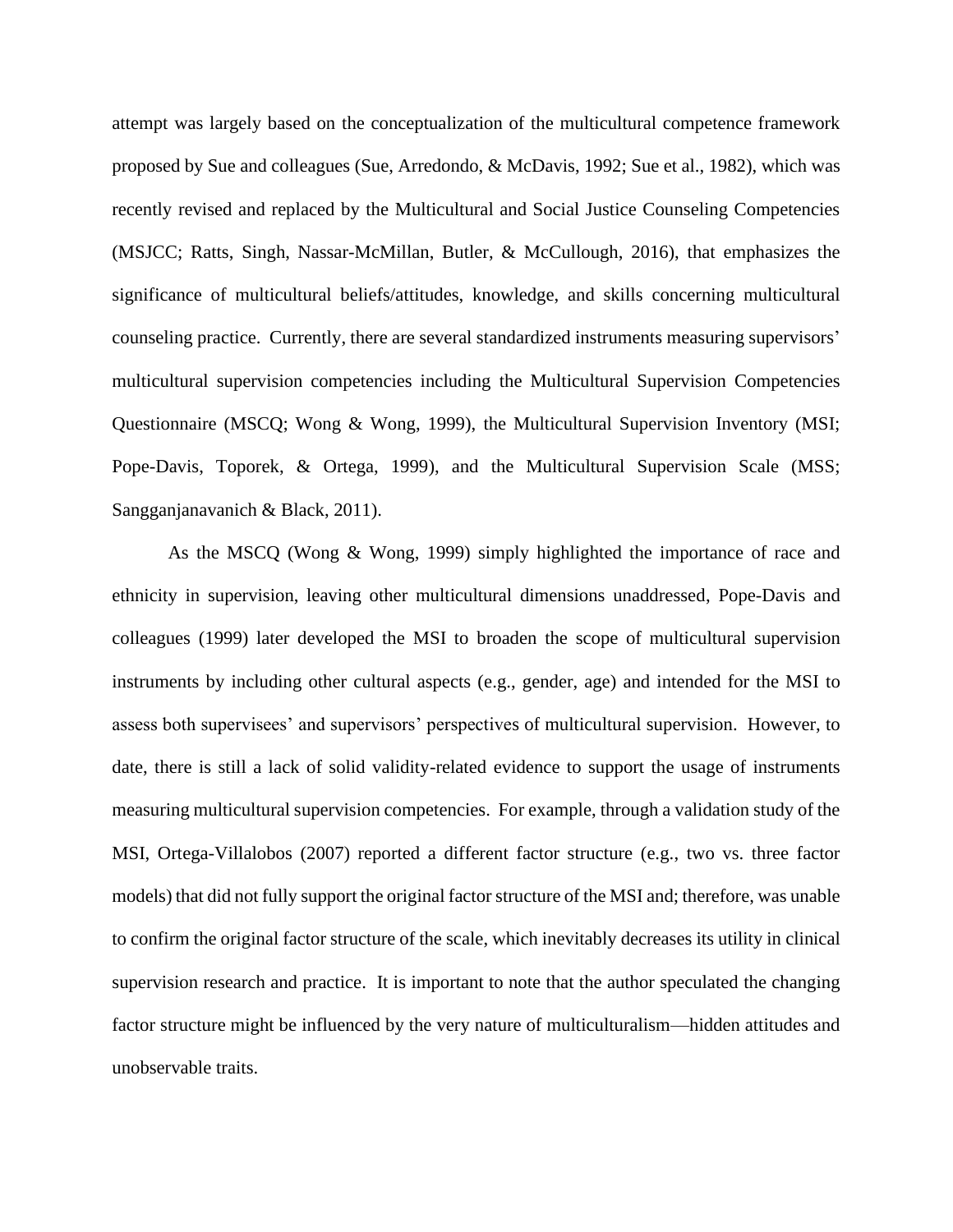The small number of instruments measuring multicultural supervision competencies with limited validity evidence makes it difficult for supervisors and counselor educators to comprehend and evaluate their multicultural supervision competencies. To better understand the multidimensional construct of multicultural supervision competencies, Sangganjanavanich and Black (2011) developed the MSS to include additional diversity aspects (e.g., spirituality belief, social class, disabilities) in supervision. The initial development and validation of the MSS was an attempt to bring qualitative characteristics, hidden attitudes, and unobservable traits into quantitative characteristics. The initial exploratory factor analysis  $(N = 304)$  showed that the MSS demonstrated a moderate internal consistency reliability (*α* = .76) with three subscales including Supervisory Skills, Supervisors' Attitudes and Beliefs, and Stereotypes Toward Diverse Populations (Sangganjanavanich & Black, 2011). The internal consistency reliabilities of the Supervisory Skills (14 items), the Supervisors' Attitudes and Beliefs (11 items), and the Stereotypes Toward Diverse Populations (14 items) subscales were .87, .78, and .76, respectively (Sangganjanavanich & Black, 2011). This three-factor model comprising 39 items seemed to define the contours of the construct of multicultural supervision competencies and exhibited evidence of factorial validity and internal consistency reliability of the MSS. Overall, the initial development of the MSS provided an important step in developing an assessment in multicultural supervision with reasonable factor structure, internal consistency, and having scientific and applied utility (Sangganjanavanich & Black, 2011).

Researchers have supported the utility of the MSS. In a study examining the relation between ethnic identity development and multicultural supervision competencies among counselor educators-in-training and new counselor educators using the MSS, Raheem, Myers, and Wickman (2015) found the participants' ethnic identity development to be a statistically significant predictor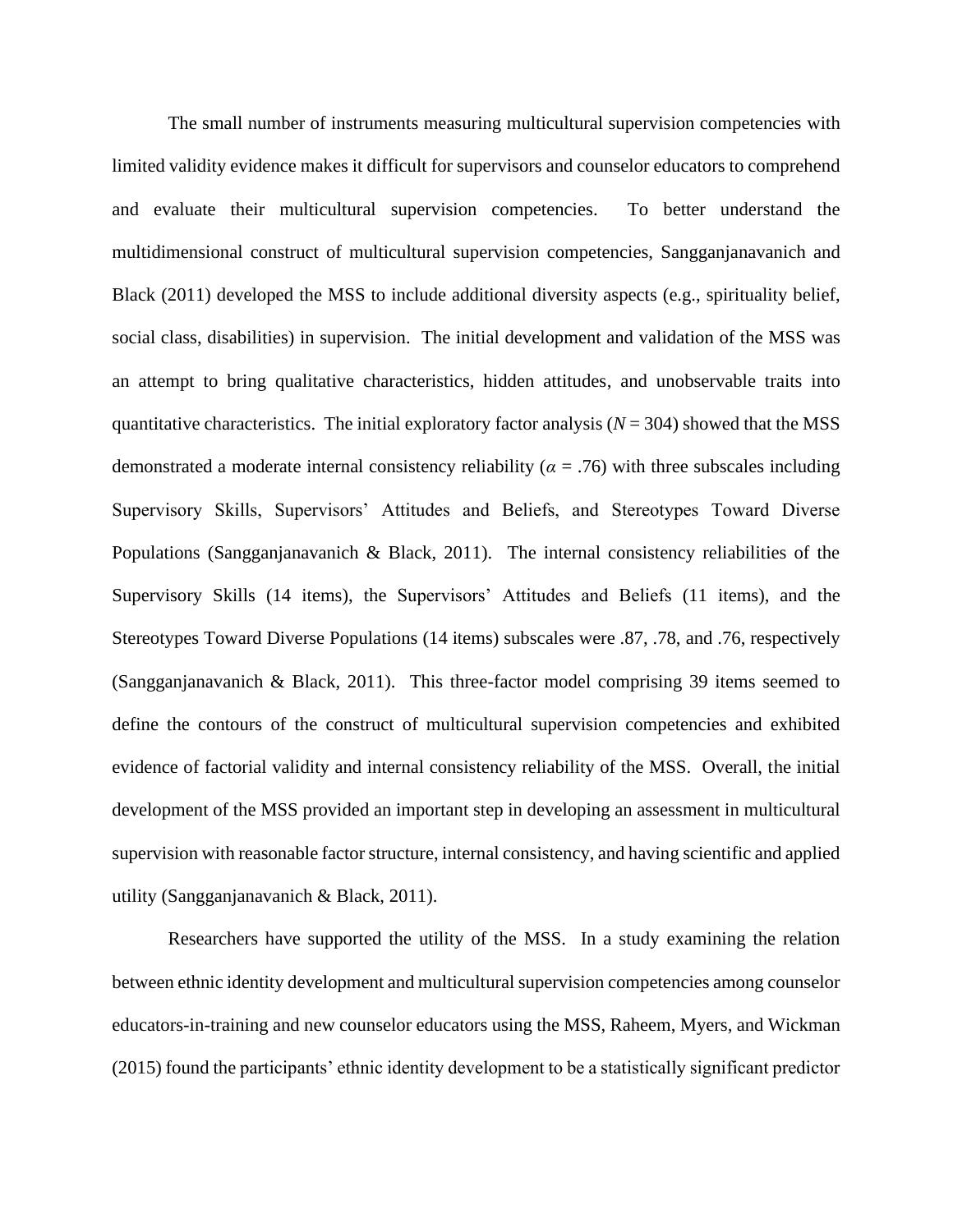of their multicultural supervision competencies. The authors also investigated the contribution of the participants' demographic background to their multicultural supervision competencies. Raheem and colleagues noted that they did not find statistically significant difference in the participants' MSS scores by gender. They found that the participants of color tended to perceive themselves as more multiculturally competent in demonstrating multicultural supervisory skills and holding less stereotypes toward diverse populations when compared to White participants. However, White participants identified themselves as more multiculturally competent than did the participants of color based on their MSS full scale scores and their self-perceived attitudes and beliefs toward diverse populations (Raheem et al., 2015).

Although existing psychometric properties of the MSS have suggested its utility in research and practice in clinical supervision, the MSS needs further validation to provide different types of validity and reliability evidence. The purpose of this present study was to further examine validity and reliability-related evidence and to explicate the structure of the construct of the MSS through a confirmatory factor analysis. Important to note, social science researchers agreed that social desirability may be a major threat to the validity to self-reported instruments concerning one's attitudes and beliefs toward social acceptable subjects including multiculturalism and diversity (Chao, Wei, Good, & Flores, 2011; Matthews, Barden, & Sherrell, 2018). Considering the potential influence of supervisors' social desirability on their self-reported multicultural supervision competencies as noted by Sanggganjanavanich and Black (2011), the present study took social desirability into consideration and examined its influence on multicultural supervision competencies. The validation of the MSS in the present study was achieved through two major steps: modification of the original 39-item Multicultural Supervision Scale and validation of the modified MSS.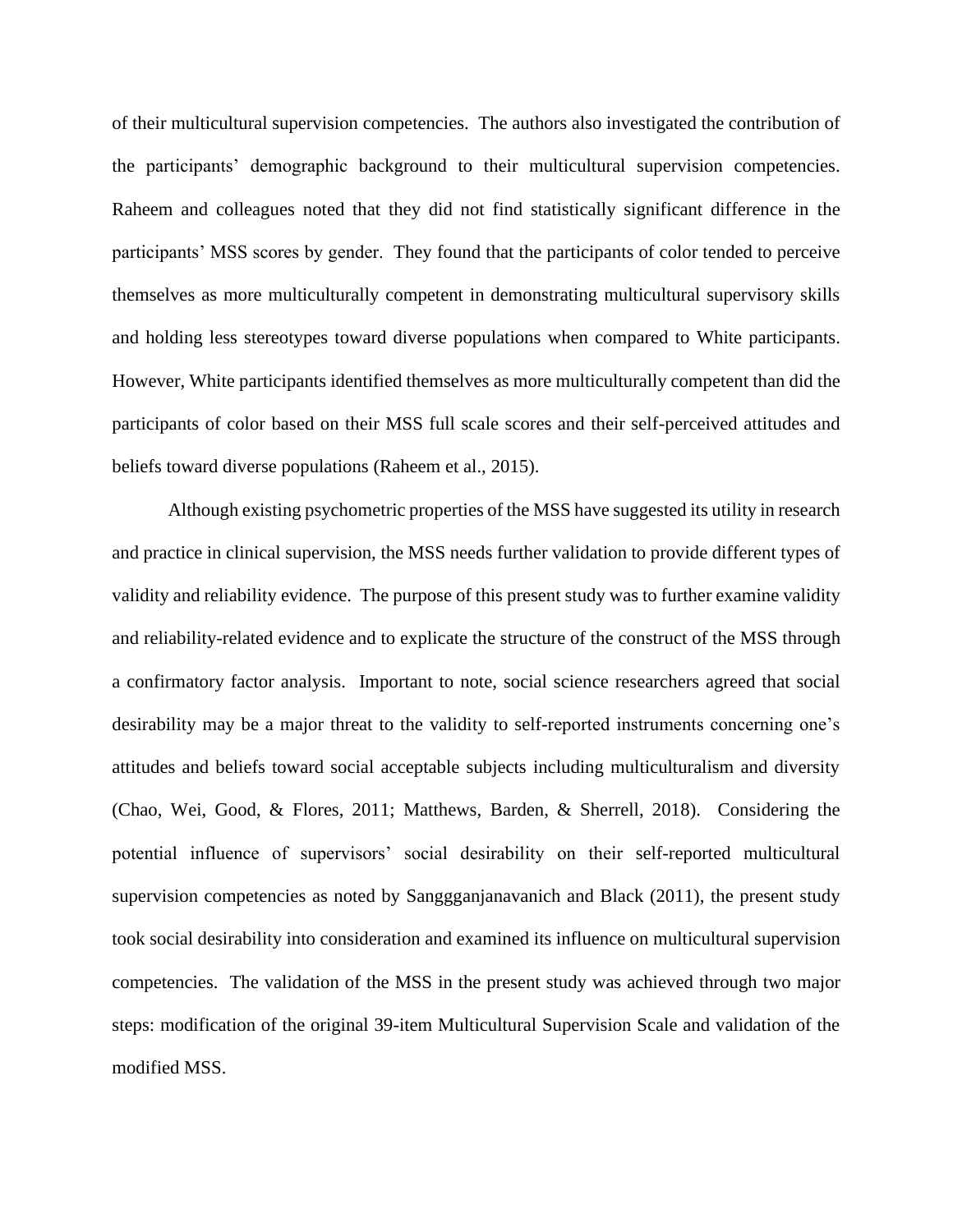#### **The Modification of the Multicultural Supervision Scale**

In the present study, we intended to further refine and validate the construct of the MSS. With permission of the authors of the original scale, we conducted a thorough examination of each MSS item based on the initial statistical evidence and written feedback from the participants in previous studies (e.g., Raheem et al., 2015; Sangganjanavanich & Black, 2011). The first step of the revision process was to review all feedback from previous participants and from practitioners and scholars who utilized the MSS in their clinical training and supervision. The feedback suggested that some items are ambiguous in nature, which may have contributed to double loading in the exploratory factor analysis. For example, one MSS item "I encourage supervisees to discuss issues related to their body image when this issue for a client comes up in supervision" loaded on two factors (Supervisory Skills and Supervisor's Attitudes and Beliefs) in the exploratory factor analysis, leaving limited information to distinguish Supervisory Skills from Supervisor's Attitudes and Beliefs based on this item. In the second step of the revision process, we re-examined the items that loaded on more than one factor (two items) based on the results of the principal component analysis in order to decide whether those items warrant modification or deletion.

After modification and deletion of some MSS items, the next step was expert review (Worthington & Whittaker, 2006). We submitted the revised items to three experts in multicultural supervision to review the MSS content and readability. In this study, experts were individuals who had at least 10 years of experiences in providing multicultural supervision and had published empirical research in multicultural supervision. In order for items to be added, removed, or modified, at least two of the three experts must agree to proceed with such actions. Feedback from the experts included revising statements to improve readability and considering reintegrating items that pertain to sexual orientation into the MSS with some modification. It is important to note that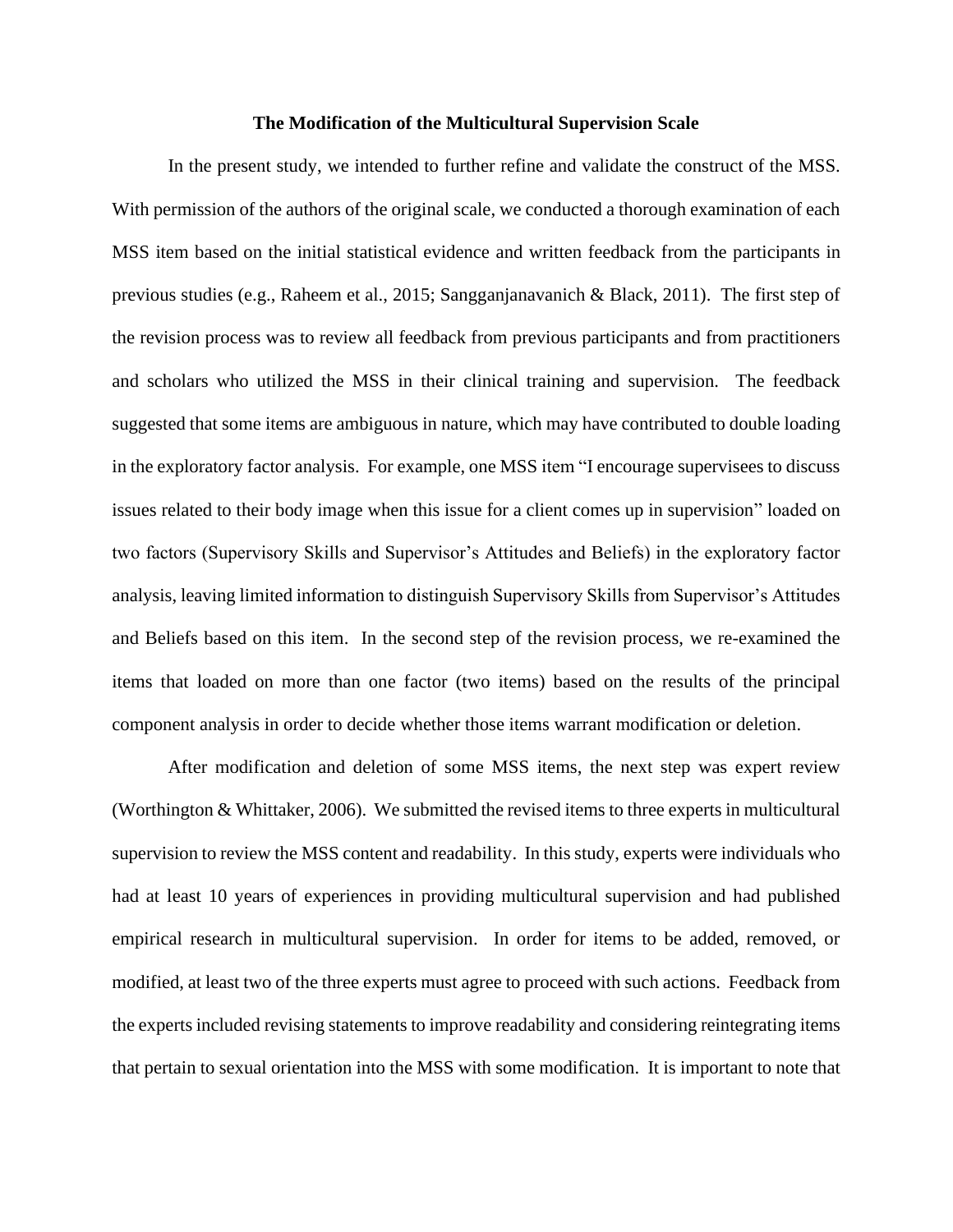during the initial development of the MSS, items concerning sexual orientation failed to load on any of the three factors (Sangganjanavanich & Black, 2011). However, all experts believed that sexual orientation was central to multiculturalism and, therefore, there was a need to reexamine the items related to this domain in the present study. Based on the feedback from the experts, we revised the content and the readability of the items and the modified MSS yielded 39 items. Worthington and Whittaker (2006) noted that one vital goal in scale validation is to confirm the factor structure of an existing scale that has been established based on exploratory factor analysis. Given this notion, we hoped to provide validity-related evidence based on a new sample to confirm the three-factor solution of the MSS in order to further validate this instrument.

#### **Method**

## **Participants**

A total of 364 individuals responded to the invitation and entered the Qualtrics survey site. Of these 364 individuals, three hundred and eight  $(N = 308)$  individuals, 199 self-identified women (64.6%) and 108 men (35.1%), completed the survey and yielded as the participants in this study. The participants ranged in age from 28 to 71 years ( $M = 48.9$ ,  $SD = 11.49$ ), with an average of 13.1 years of supervision experience and approximately 9 supervisees each year. The selfidentified ethnicity of the participants included 68.2% Caucasian, 12.8% African/African American, 0.3% American Indian, 3.0% Asian/Asian American, 6.2% Hispanic or Latino, and 9.5% multiethnic. A majority of the participants were from the Southern region of the United States (38%) and identified themselves as being attracted to individuals of the opposite gender (78.5%). A majority of the participants worked in a university setting (79.2%). Of the participants, approximately 96.1% had earned doctoral degrees in counselor education and supervision or counseling psychology. The majority of the participants (81.3%) had completed a multicultural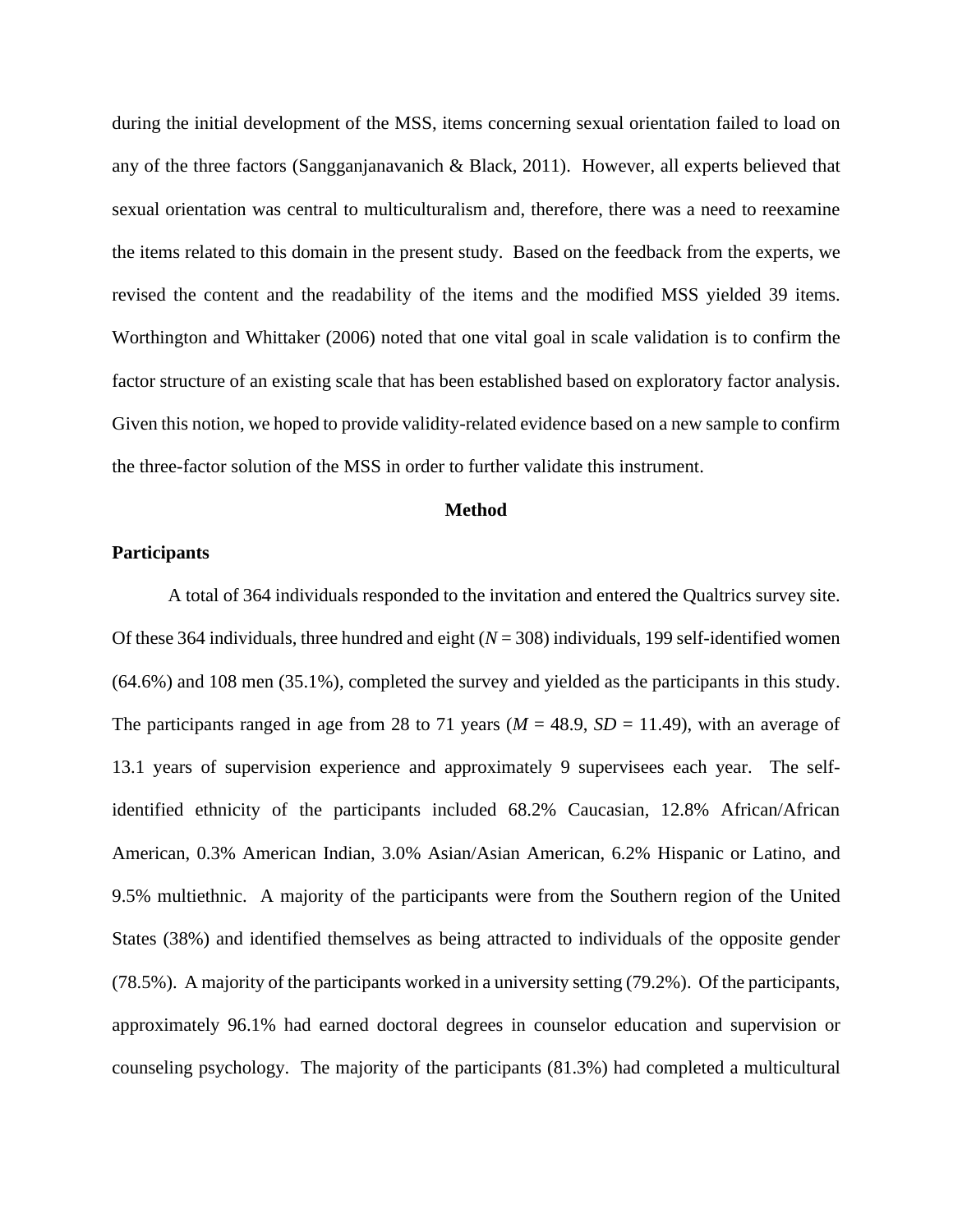counseling course during graduate studies with 90% having at least one training related to multicultural counseling after graduate degrees, and 57.7% having at least one training related to multicultural supervision after completing graduate degrees.

## **Instruments**

The participants completed three instruments including a demographic questionnaire, the MSS, and the Marlowe-Crowne Social Desirability Scale (MCSDS).

**Demographics Questionnaire.** A demographic questionnaire was used to collect the participants' background information in this study. The questionnaire asked the participants to provide information pertaining to their gender identity, ethnicity, age, romantic orientation, state of residence, highest degree obtained, years providing clinical supervision, average number of supervisees per year, current work setting, multicultural counseling training in graduate program, multicultural counseling training after graduate degree, and multicultural supervision training after graduate degree.

**The Multicultural Supervision Scale (MSS; Sangganjanavanich & Black, 2011).** The MSS contains 39 items that measure supervisors' multicultural supervision competencies base on three factors including Supervisory Skills (14 items), Supervisors' Attitudes and Beliefs (11 items), and Stereotypes Toward Diverse Populations (14 items). Responses to these items fall on a 5-point Likert scale ranging from "Strongly Disagree" to "Strongly Agree" (22 items) or "Never" to "Always" (17 items). The 39 MSS items are constructed in both positive (18 items) and negative (21 items) ways to reduce response bias. An example of the positive item is "I understand the role power differentials play in counseling and supervision." An example of the negative item is "I hesitate to mention a language barrier between my supervisee and myself because I am afraid people would accuse me being culturally insensitive." Higher scores of the positive items indicate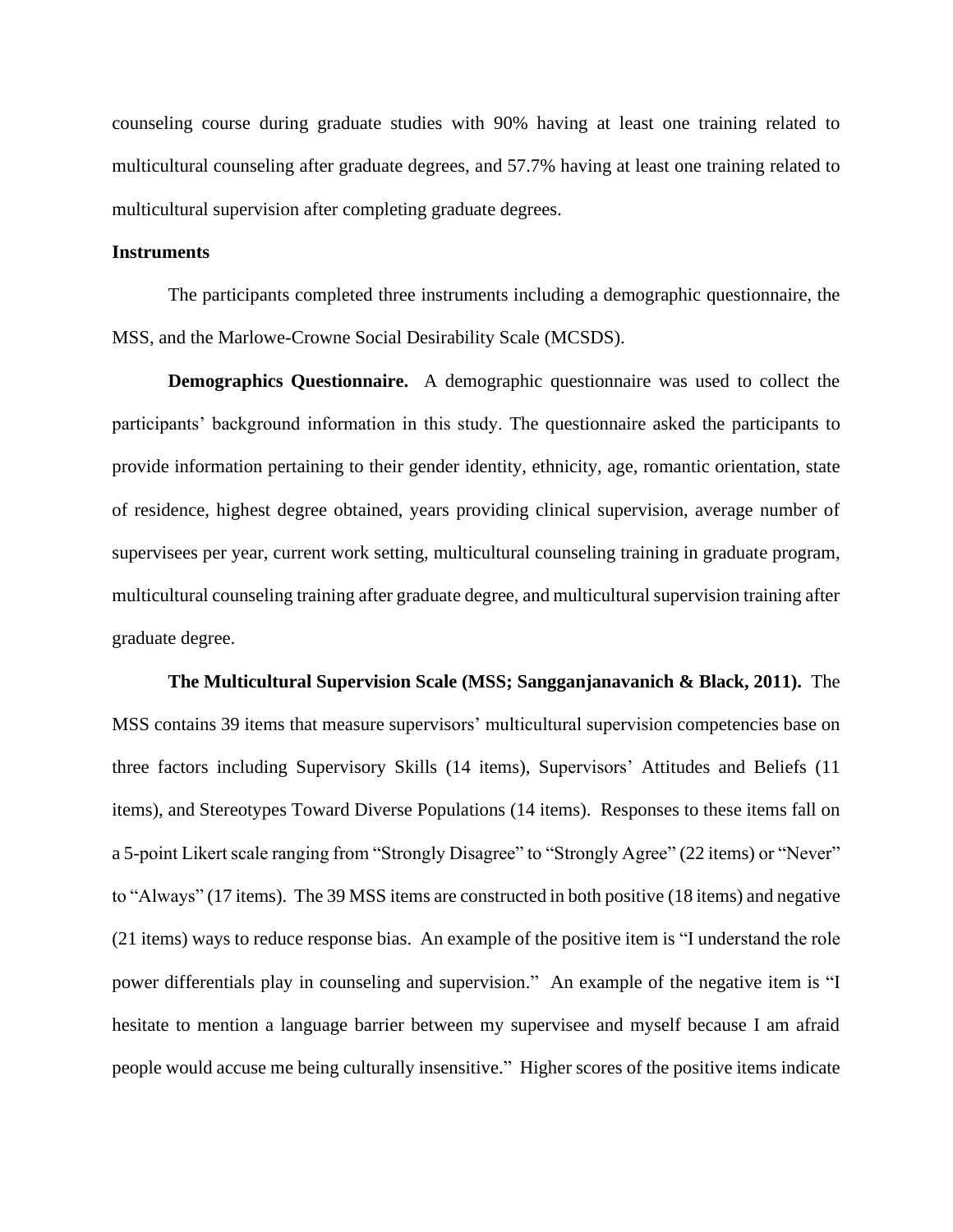a higher level of multicultural supervision competencies, whereas lower scores of the negative items indicate a higher level of multicultural supervision competencies among clinical supervisors. The Cronbach's alpha of the MSS based on the initial scale development study was .76, with an internal consistency of .87, .78, and .76 for the Supervisory Skills, the Supervisors' Attitudes and Beliefs, and the Stereotypes Toward Diverse Populations subscales, respectively (Sangganjanavanich & Black, 2011). To further refine and validate the MSS, in this study, the participants completed the modified 39-item MSS that consists of three subscales: Supervisory Skills (10 items), Supervisors' Attitudes and Beliefs (15 items), and Stereotypes Toward Diverse Populations (14 items).

**The Marlowe-Crowne Social Desirability Scale** (MCSDS; Crowne & Marlowe, 1960). The MCSDS consists of 33 true-false self-reporting items measuring individual's acceptable and unacceptable behaviors. The participants were asked to respond with "True" or "False" on 33 situations, such as "I sometimes try to get even rather than forgive and forget." Crowne and Marlowe (1960) suggested that the MCSDS demonstrated a strong reliability as evidenced by an internal consistency coefficient of .88 and a test-retest correlation of .89 within one month interval. In a recent study, Ventimiglia and MacDonald (2012) reported that the internal consistency of the MCSDS was .79. In addition, Crowne and Marlowe noted that the MCSDS was correlated with other existing social desirability measure and 17 Minnesota Multiphasic Personality Inventory (MMPI) and derived scales, which presented validity-related evidence concerning the application of this instrument. Given the aforementioned potential threat of social desirability on self-reported measures, the MCSDS was utilized to examine such threat, if any.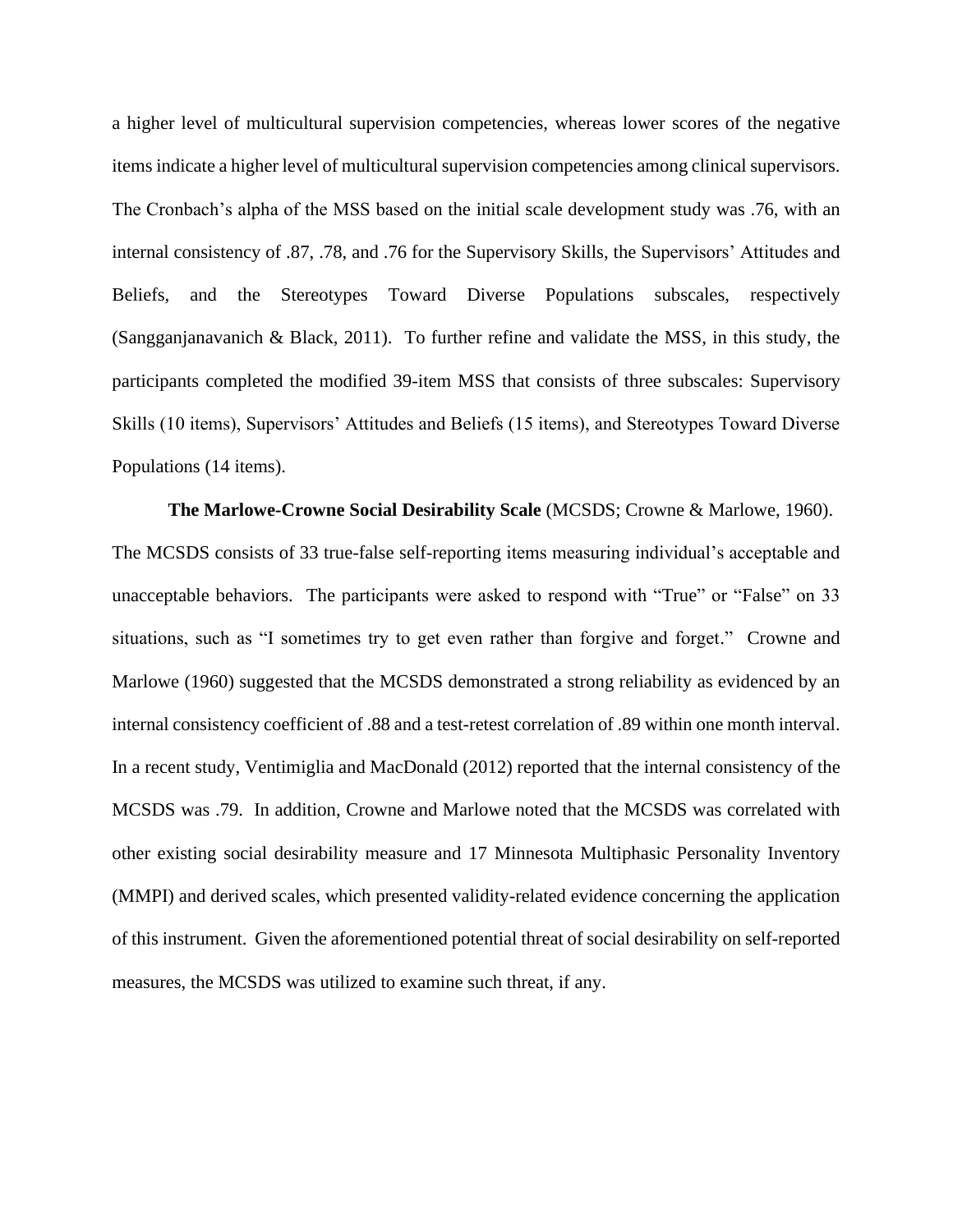## **Procedures**

Convenience sampling method was used in this study. After the Institutional Review Board approved the study, we identified a list of counselor educators and counseling supervisors in counselor education programs and college/university training sites (e.g., college counseling centers) across the United States whom met the criteria for inclusion: held a graduate degree in counseling, counselor education and supervision, or related fields (e.g., counseling psychology) and provided clinical supervision to counseling trainees, interns, or clinicians. Specifically, counselor educators and counseling supervisors in counselor education programs and college/university training sites were identified based on a list of CACREP accredited counseling programs and a list of Association of Psychology Postdoctoral and Internship Centers (APPIC) internship program directory respectively. Next, we recruited potential participants through an electronic invitation. The invitation message included the brief information about the study and the web-based survey hosted by Qualtrics to enter the study. The participants received one invitation message and one reminder message to complete the study. Once the participants entered the study webpage, they were asked to agree to participate in the study by giving their consent before they completed a 15-20 minute-questionnaire including the demographic information, the MSS, and the MCSDS. Response rate cannot be calculated, because the sampling method of this study is convenience sampling.

#### **Data Analysis**

We utilized the Statistical Package for Social Sciences (SPSS) software version 22.0 for data analysis related to the participants' demographic information. Specifically, we conducted descriptive statistics based on the participants' responses to the demographic questionnaire and the MSS. To identify whether social desirability was a threat to internal validity of the MSS, we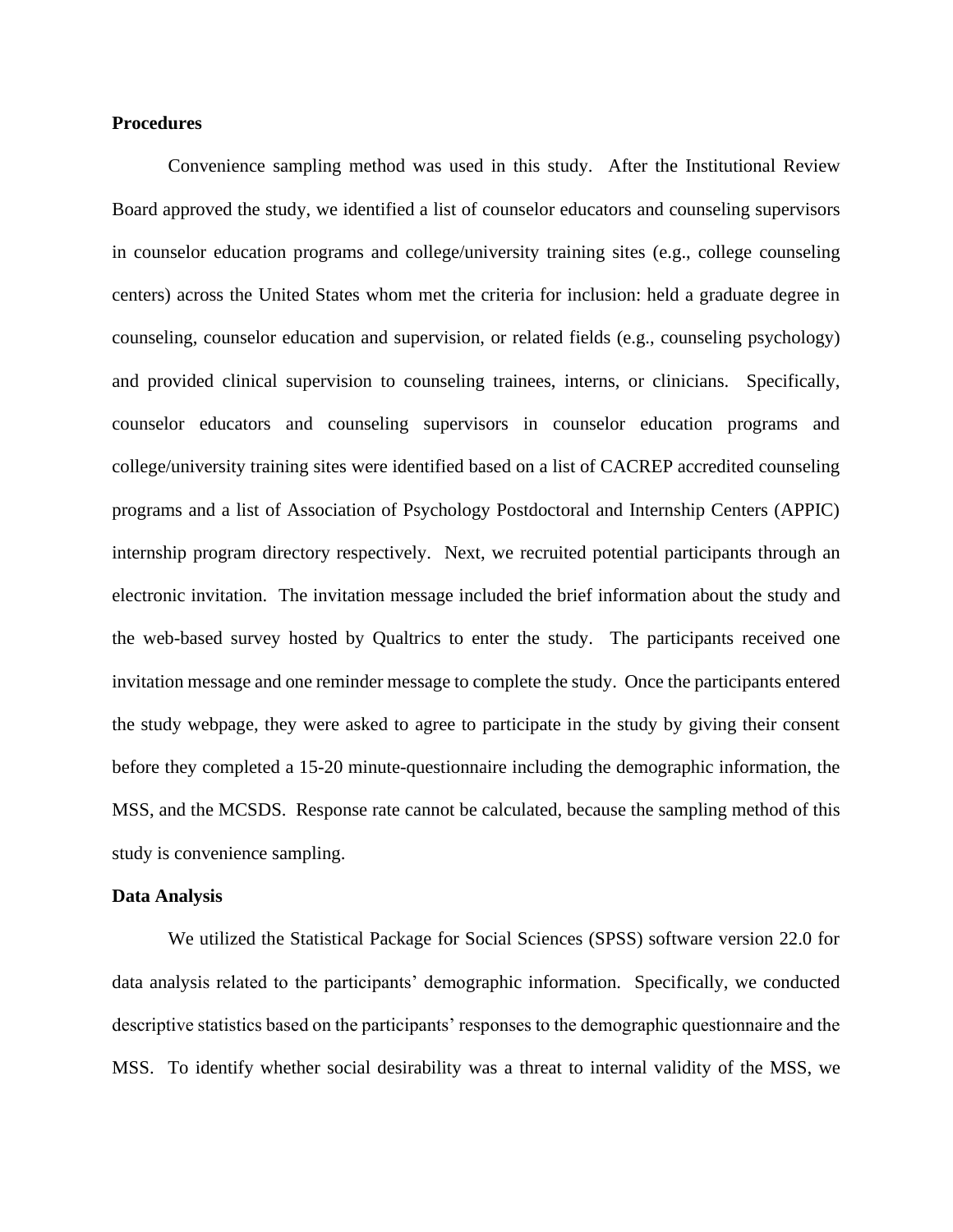conducted a simultaneous multiple regression analysis to predict the sum score of the MCSDS using the three MSS subscale scores.

To examine and confirm the MSS factor structure, we used the SPSS Analysis of Moment Structures (AMOS) software version 22.0 for conducting confirmatory factor analysis. We conducted a series of confirmatory factor analyses to test the model fit of the three dimensions of multicultural supervision competencies. The confirmatory factor analysis in this study involved two major steps, which included (a) inputting all items to derive an initial model and (b) implementing the model fit summary and modification index to identify variables that appeared to be a poor fit in order to improve the initial model. Then model fit results of the structural equation modeling were compared to the model fit index suggested by Kelloway (1998) and Hatcher (1994). Maximum likelihood estimation was applied and all the analyses were performed on the correlation coefficient matrix. The criteria to determine a good model fit were set as: RMSEA (root mean square error of approximation) .10 or lower, RMR (root mean square residual) .05 or lower, GFI (goodness of fit index) above 0.9, AGFI (adjusted goodness of fit index) above .80, CFI (comparative fix index) above .90, CMIN Chi-square 5.0 or greater, and *p* value larger than .0001 (Hatcher, 1994; Kelloway, 1998). Standard measurement error and raw residual ranking were referenced to modify the model along with factor loading results for each subscale.

#### **Results**

#### **Descriptive Statistics of the MSS**

The modified 39-item MSS encompasses three dimensions of multicultural supervision competencies including Supervisory Skills (10 items), Supervisors' Attitudes and Beliefs (15 items), and Stereotypes Toward Diverse Populations (14 items) (see Appendix for the individual MSS item statement as well as the means and standard deviations of the participants' responses).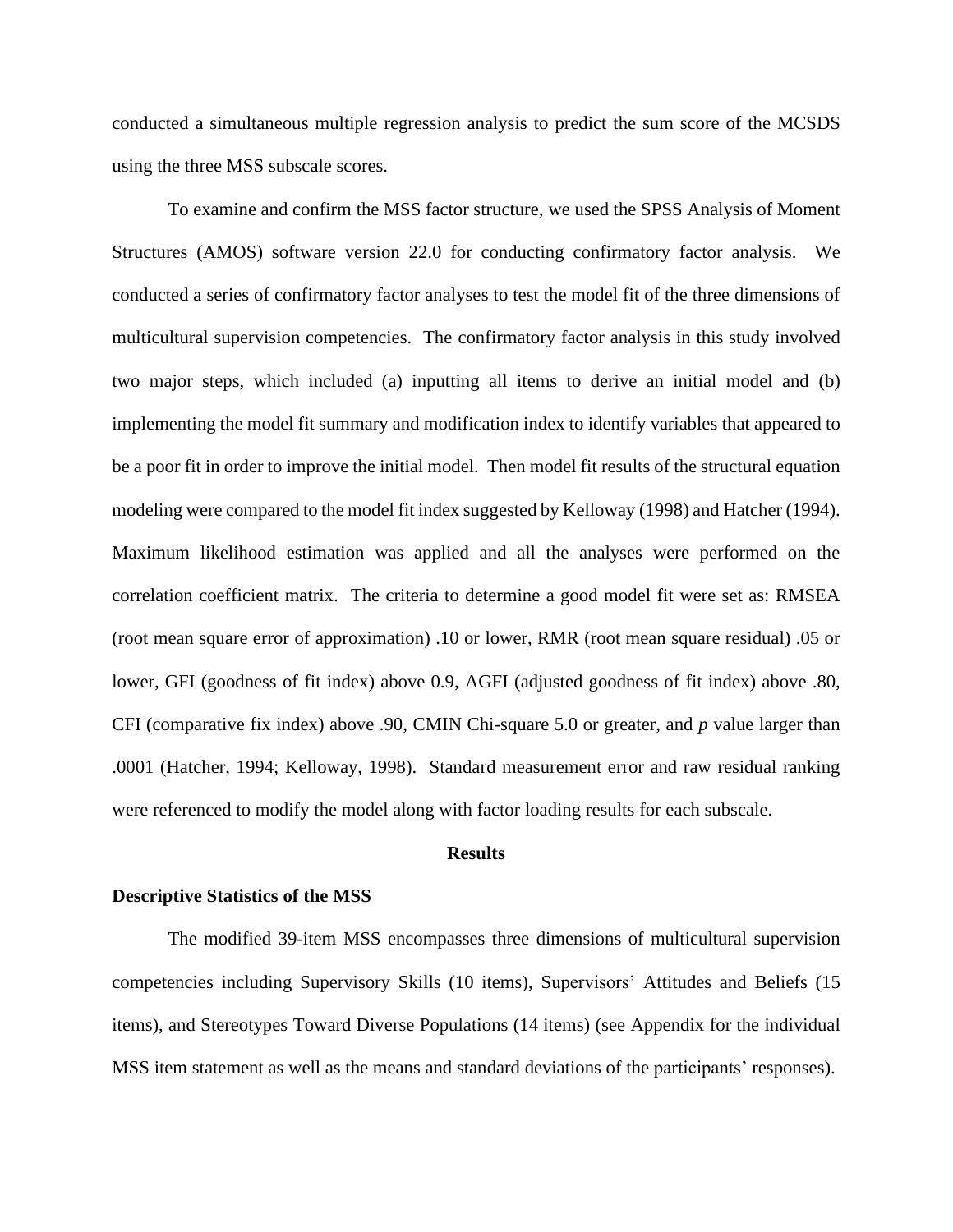## **Determining the Influence of Social Desirability**

The simultaneous multiple regression analysis results indicated that the three MSS subscales, Supervisory Skills, Supervisors' Attitudes and Beliefs, and Stereotypes Toward Diverse Populations, did not predict the participants' social desirability as measured by the MCSDS [*F*(3,  $290$ ) = .67,  $p = .41$ ]. Therefore, social desirability is not considered a threat to the internal validity with the current sample.

### **Confirmatory Factor Analysis**

**Initial Model: Three-factor Model.** We evaluated all MSS items comprising three original factors through AMOS which revealed a poor fit model with the latent constructs RMSEA  $= 0.115$ , RMR = 0.050, GFI = 0.760, AGFI = 0.733, CFI = 0.688, CIMIN = 2.070, and (X2 (df) = 1696.385 (699), *p* < 0.001 (see Table 1). The results from the initial analysis indicated a need for further modification based on the Modification indices (M.I).

**Revised Model: Based on the M.I recommendation.** Based on the results of the initial M.I. analysis, eighteen items were removed from the initial model and revealed a three-factor model fit. We reviewed these items with large residual and decided to delete them from the module to refine the model fit while keeping the integrity and content validity of the three subscales of the MSS. As a results, 21 items were determined to be a relative fit with the latent constructs RMSEA (root mean square error of approximation) =  $0.047$ ), RMR (root mean square residual) =  $0.041$ , GFI (goodness of fit index) =  $0.910$ , AGFI (adjusted goodness of fit index) =  $0.902$ , CFI (comparative fix index) = 0.923, CMIN = 8.651, and  $(X2 \text{ (df)} = 314.711 \text{ (188)}, p < 0.001$ . The 21 items included 13 positive items and eight negative items. Of the 21 items, seven items loaded on the Supervisory Skills subscale, six items loaded on the Supervisors' Attitudes and Beliefs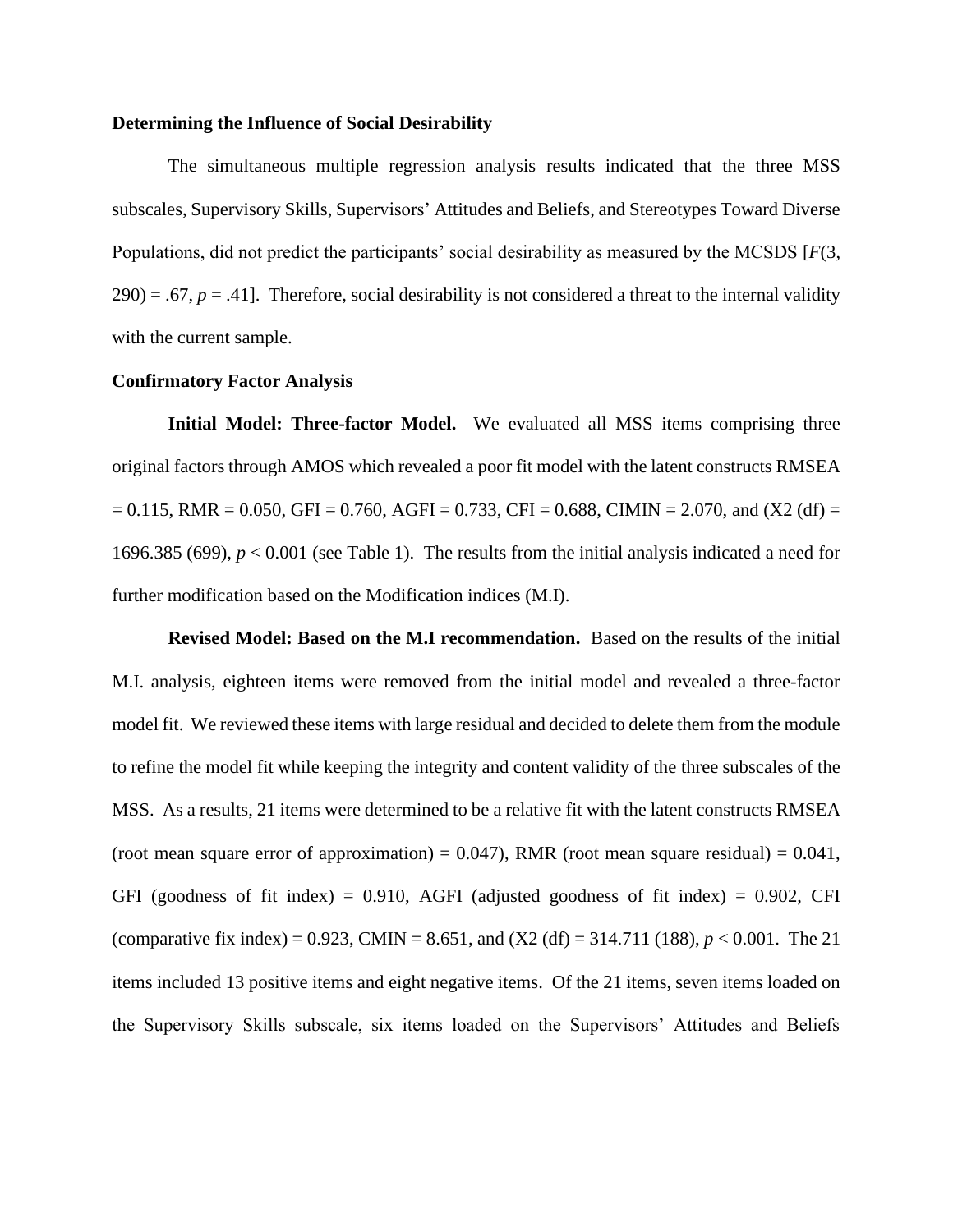subscale, and eight items loaded on the Stereotypes Toward Diverse Populations subscale. Table 1 compared the initial model fit index with the modified model after deleting 18 items.

## Table 1

*Model Fit Index Comparison between the Initial Model and the Modified Model*

| <b>Model Fit Index</b> | <b>Initial Model</b> | <b>Modified Model</b> |
|------------------------|----------------------|-----------------------|
| <b>RMSEA</b>           | .115                 | .047                  |
| <b>RMR</b>             | .050                 | .041                  |
| <b>GFI</b>             | .760                 | .910                  |
| <b>AGFI</b>            | .733                 | .902                  |
| <b>CFI</b>             | .688                 | .923                  |
| <b>CMIN</b>            | 2.070                | 8.651                 |
| Chi-square             | 1690.385             | 314.711               |
| $\boldsymbol{p}$       | < .001               | < .001                |

The final standardized factor loadings of the items are presented in Figure 1. The individual items loading on the designated constructs ranged from .22 to .78. The relationship between the Stereotypes Toward Diverse Populations (ST) and the Supervisory Skills (SS) subscales was -.39, and the relationship between the ST and the Supervisors' Attitudes and Beliefs (AB) subscales was -.42. These results indicated that ST and AB as well as ST and SS are independently exclusive constructs. However, the relationship between AB and SS was .94, indicating they were not exclusively independent of each other. The results indicated a moderately negative relationship between ST and AB  $(r = -.42)$  as well as between ST and SS  $(r = -.39)$ .

Reliability analysis showed that the Cronbach's alpha value of the final model was 0.63, which indicated a moderate level of internal consistency. All the items had corrected-item total correlation of more than 0.25 and highly contributed to the reliability of the MSS. The Cronbach's alpha values of the three factors, AB, ST, and SS, were .49, .60, and .82, respectively. Those domains showed moderate levels of internal consistency. The Composite Reliability (CR) values for the three factors were more than 0.6, which indicated that they had good construct reliability.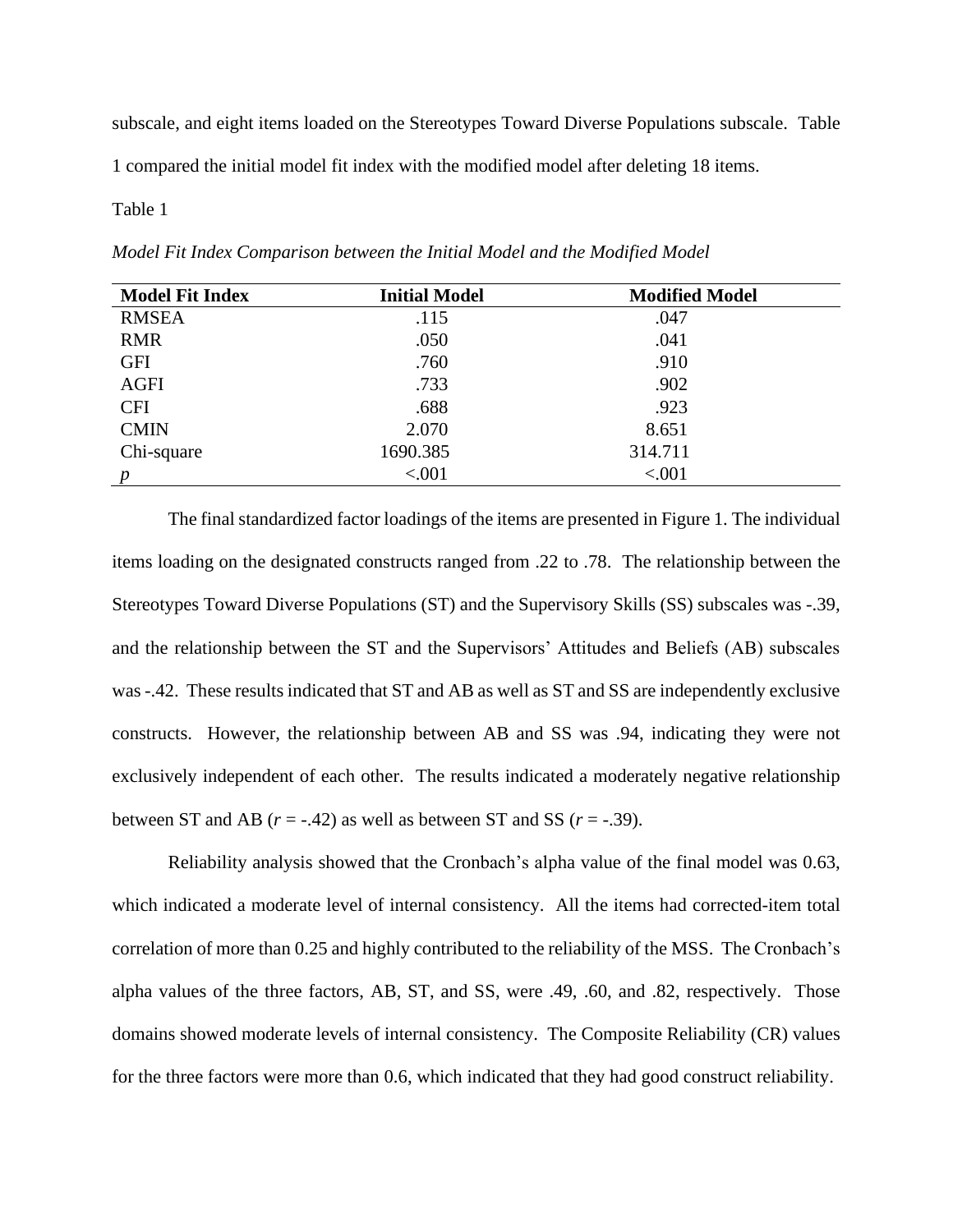

*Figure 1.* Final Factor Loading of the MSS

# **Discussion**

The purpose of this study was to further examine validity-related evidence of the MSS and to explain the construct of multicultural supervision competencies through a confirmatory factor analysis. Overall, the three-factor model with 21 items demonstrated a moderate level of internal consistency and validity of the MSS and its construct. Particularly, the results suggested validity and a relatively good level of internal consistency between the Stereotypes Toward Diverse Populations and the Supervisory Skills subscales. However, the internal consistency for the Supervisors' Attitudes and Beliefs subscale was lower than the other two subscales and, therefore, influenced the overall internal consistency of the MSS. The results also indicated that the Supervisors' Attitudes and Beliefs and the Supervisory Skills factors were highly correlated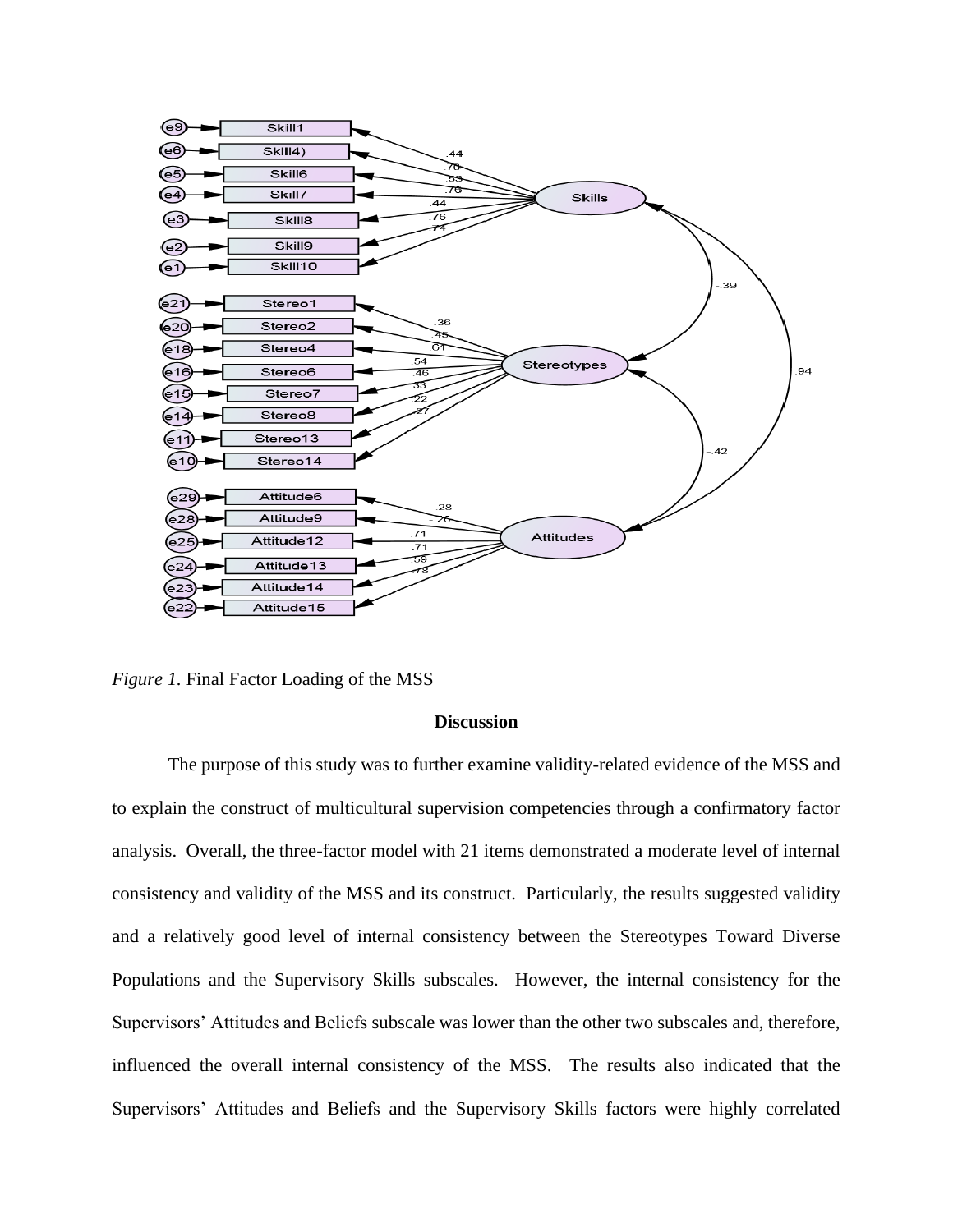suggesting that both factors were not exclusively independent of each other. These results align with the proposition of the relationships among the three multicultural counseling competence dimensions—multicultural beliefs/attitudes, knowledge, and skills—as indicated in previous research. Sodowsky, Taffe, Gutkin, and Wise (1994) suggested that the three dimensions of the multicultural counseling competencies "have permeable theoretical boundaries," which implies that these dimensions are correlated (p. 138). Similarly, by adding one additional dimension action—to the three original multicultural counseling competence dimensions, Ratts and colleagues (2016) identified the developmental sequence of multicultural counseling competencies as (a) attitudes and beliefs, (b) knowledge, (c) skills, and (d) action. Given this conceptualization, the development of one dimension may contribute to the development of the latter one(s) following the multicultural counseling competence developmental sequence. For example, a counselor who possesses an accurate understanding of her/his own culture and clients' cultures may actively seek multicultural knowledge, which helps the counselor demonstrate culturally appropriate interventions to provide culturally responsive services.

When compared to the original 39-item MSS (Sanggganjanavanich & Black, 2011), the revised 21-item MSS demonstrated lower internal consistency. We speculated that such difference may be related to (a) the relatively low internal consistency of the Supervisor's Attitudes and beliefs subscale, and (b) the reduced number of MSS items in the scale validation process. Upon closer examination of items deleted to achieve a better fit model during the confirmatory factor analysis procedure, we found that those items were explicitly indicative of multiculturally appropriate (e.g., "When working with clients and supervisees, I take into account of individual differences in psychological and physical abilities") and inappropriate (e.g., "Talking with supervisees about their spirituality beliefs is inappropriate") behaviors. We suspected that due to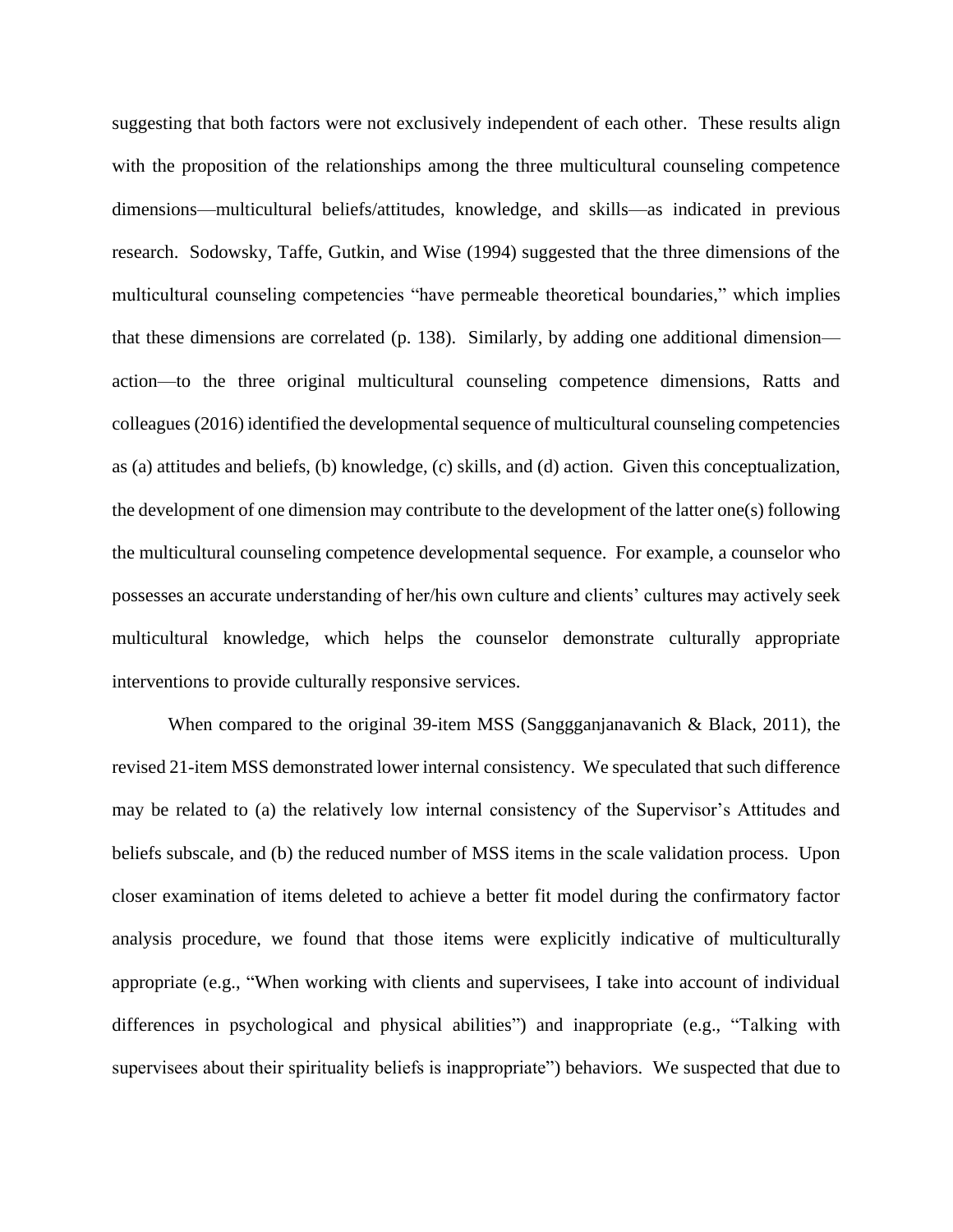the explicit nature of these items, they may be not a good representation of questions examining one's multicultural supervision competencies and perhaps the content of these items obviously countered socially acceptable supervision practice. In addition, to address the social desirability issue identified in the initial study of the MSS (Sanggganjanavanich & Black, 2011), we administered the MCSDS as a part of this present study. The finding indicated no statistically significant relationship between the participants' response to the MSS and the MCSDS and we, therefore, concluded that social desirability did not play a role in the overall findings of the study.

When compared to other existing multicultural supervision instruments (e.g., MSCQ, MSI), the MSS demonstrates superior reliability and validity for the overall scale and for each subscale. It is important to note that although statistical evidence provided initial support for the utility of the MSI in assessing both supervisors' and supervisees' perspectives of multicultural supervision, the MSI validity study conducted by Ortega-Villalobos (2007) did not fully confirm the original factor structure of the instrument, which limits its utility. In contrast, based on the results of this present study, the three-factor structure of the 21-item MSS was confirmed by the confirmatory factor analysis on a new sample, which provides additional validity evidence for the utility of the MSS in research and practice.

#### **Limitations**

Cautions should be exercised when using the results of this study given its limitations. First, it is important to note that a convenience sample was used in this study by recruiting counselor educators and counseling supervisors in counselor education programs and college/university training sites. As a result, the sample may not fully represent the broad supervisor population. For example, more than 90% of the participants in this study had earned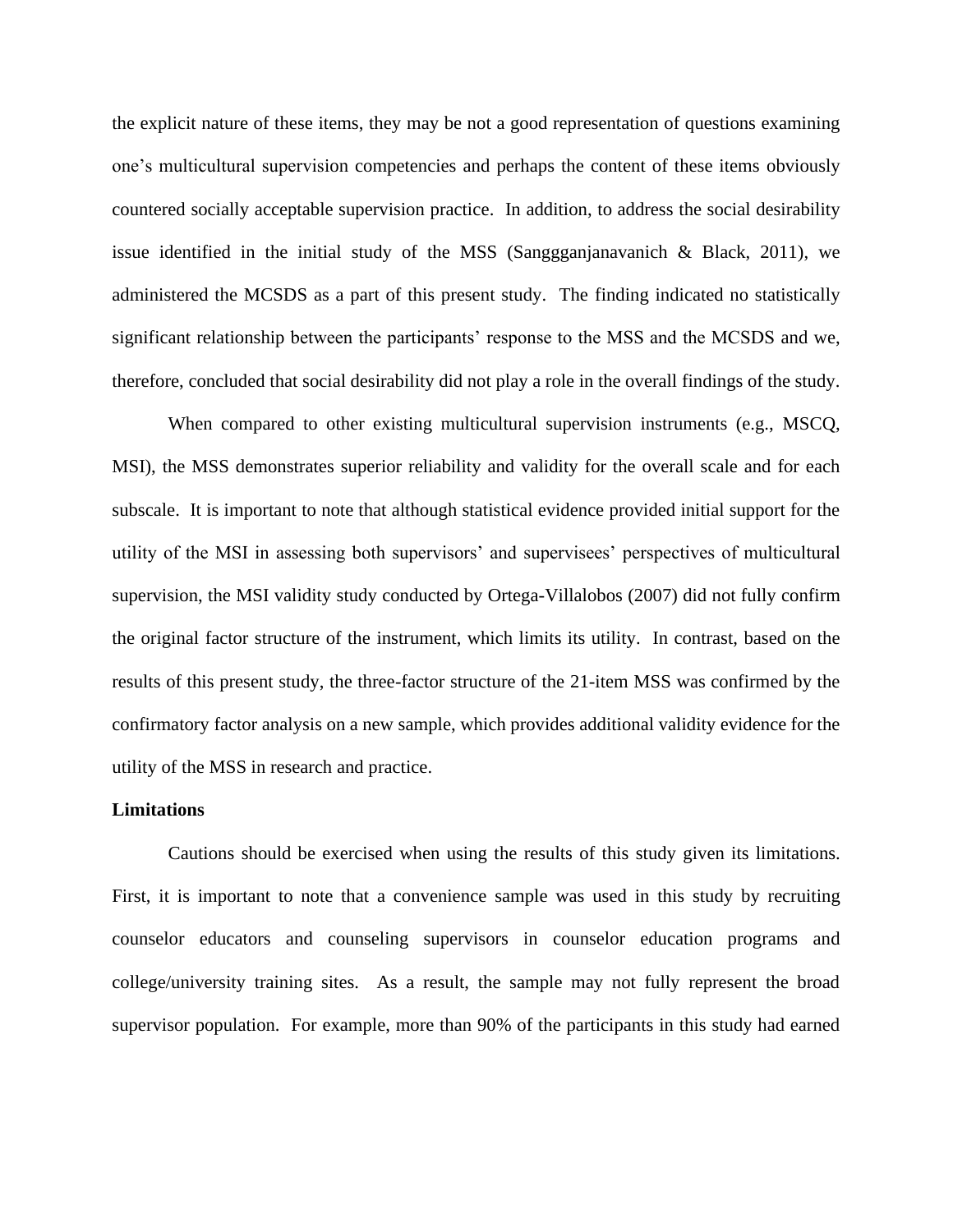doctoral degrees, leaving Master's level supervisors underrepresented. Second, given the sampling method and sample of this study, generalizability of the results may be limited.

## **Implications to Clinical Supervision and Training**

The MSS has implications at the micro (e.g., individual supervisors) and macro (e.g., training programs) levels for clinical supervision and training. The counseling profession encourages counselors to engage in self-reflexivity to examine their own values and beliefs, particularly the ones related to multiculturalism and diversity (ACA, 2014; Ratts et al., 2016). With this notion, we can assume that it is also critical for clinical supervisors to promote their cultural reflexivity as a part of ethical supervision practice. Considering the significance of supervisors' multicultural supervision competencies as noted by Wong and colleagues (2013), clinical supervisors can utilize the MSS not only as an assessment tool assessing and monitoring multicultural supervision competencies, but also as a guide for promoting culturally responsive supervision to supervisees and clients. Specifically, first, clinical supervisors can assess their multicultural supervision competencies concerning their supervisory skills, attitudes/beliefs, and stereotypes toward diverse populations using the MSS. Second, clinical supervisors can read the MSS item statements and reflect on how they address specific multicultural and diversity issue identified in each MSS item statement in supervision (e.g., language barrier, privilege). This way, clinical supervisors can identify their areas of strength and growth in discussing particular multicultural considerations in supervision and generate strategies to enhance their supervision practice.

Concerning counselor preparation and training, counselor education programs can integrate the MSS as an assessment tool for counseling supervisors to assist them in promoting and/or monitoring their awareness on their multicultural supervision competencies. Trainers of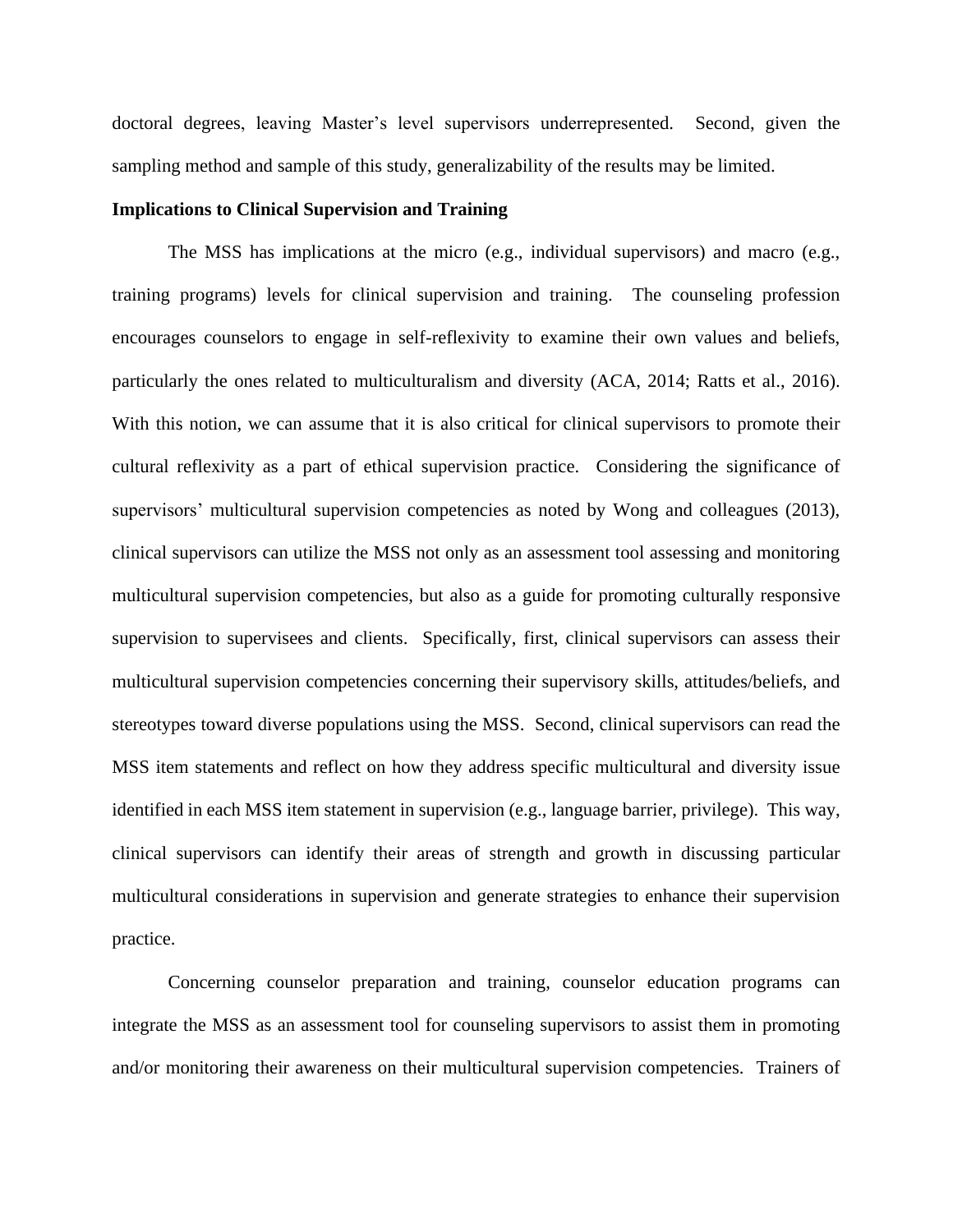clinical supervisors can also introduce the MSS to supervisors in training (e.g., doctoral student supervisors) as an evaluative tool by incorporating this instrument as part of their formative and summative evaluations of supervisors in training. This way, trainers of clinical supervisors can highlight the importance of multicultural supervision competencies when working with diverse supervisees and serving clients.

As multiculturally relevant practice is mandated by the profession (ACA, 2014), supervisors should develop and maintain not only multicultural counseling, but also supervisory competencies. Findings from previous studies have highlighted the interconnectedness between supervisors' and supervisees/counselors' multicultural competencies (e.g., Soheilian et al., 2014). To that end, through the use of the MSS, the profession may benefit from helping supervisors become more aware of their own multicultural competencies when working with supervisees/counselors who are required to provide culturally responsive services to diverse client populations.

#### **Directions for Future Research**

The MSS needs further validation in order to be a well-validated instrument for clinical supervisors to examine their multicultural supervision competencies. Researchers can examine the relationship between the MSS and other multicultural instruments [e.g., the Multicultural Counseling Knowledge and Awareness Scale (Ponterotto, Gretchen, Utsey, Rieger, & Austin, 2002), the Multicultural Counseling Inventory (Sodowsky et al., 1994)]. This can be helpful to better understand if and how multicultural counseling and supervision competencies are related. The MSS can also be used in qualitative studies to compare an individual supervisor response data (e.g., information from the interview) to her/his response to the MSS. Additionally, qualitative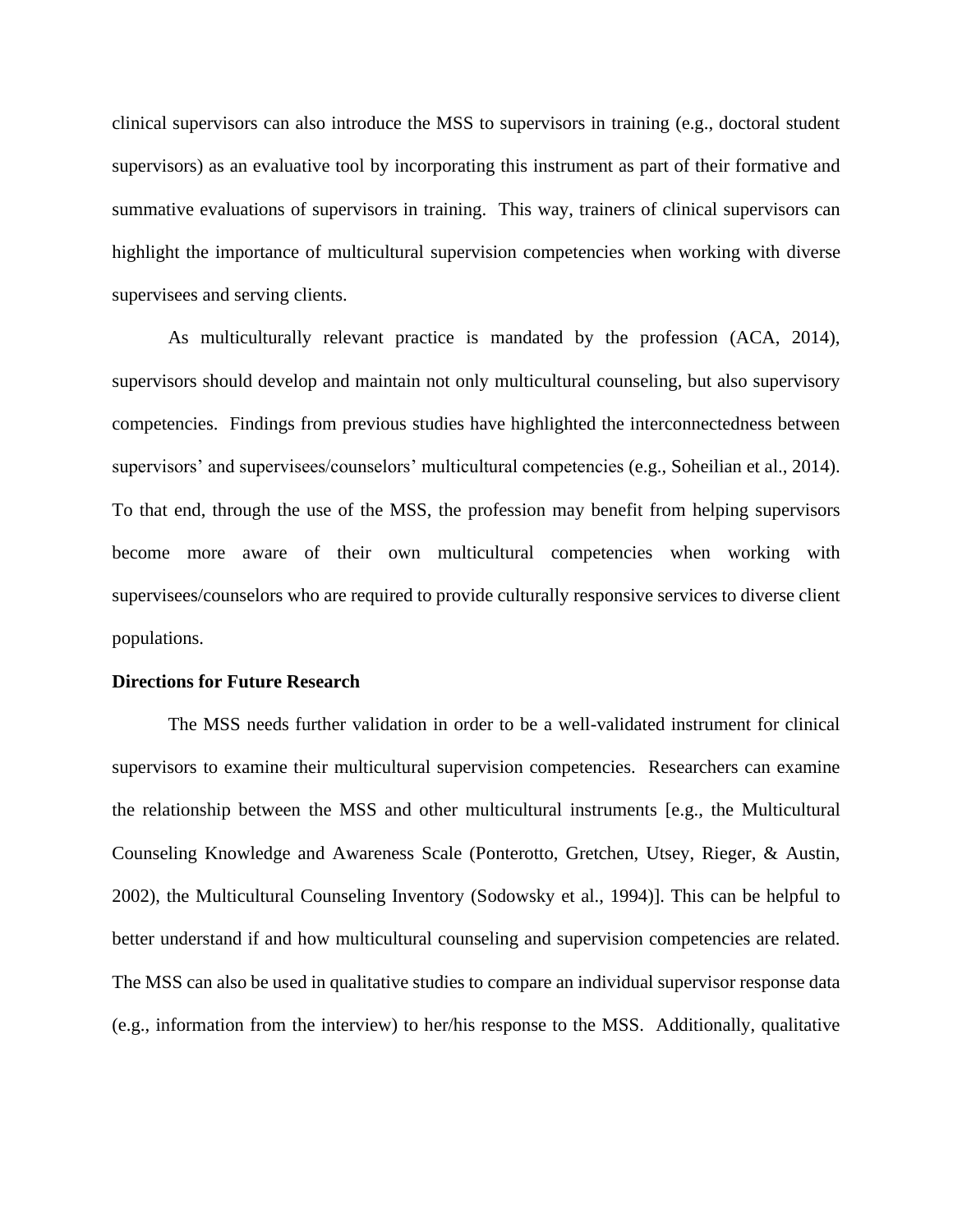researchers could explore the supervisors' experience in utilizing the MSS as a self-assessment to evaluate and ultimately improve their multicultural competencies when working with supervisees.

# **Conclusion**

The MSS is a self-reported instrument measuring supervisors' self-reported multicultural supervision competencies which comprises three factors including Supervisory Skills, Supervisors' Attitudes and Beliefs, and Stereotypes Toward Diverse Populations. Through the employment of a confirmatory factor analysis, this study confirmed the three-factor structure of the MSS with 21 items demonstrating acceptable internal consistency and validity in assessing self-reported multicultural supervision competencies. The implementation of the MSS can be beneficial for supervisors and counselor educators at both individual and institutional levels in understanding their multicultural supervision practice and ultimately generate strategies to promote multicultural supervision competencies.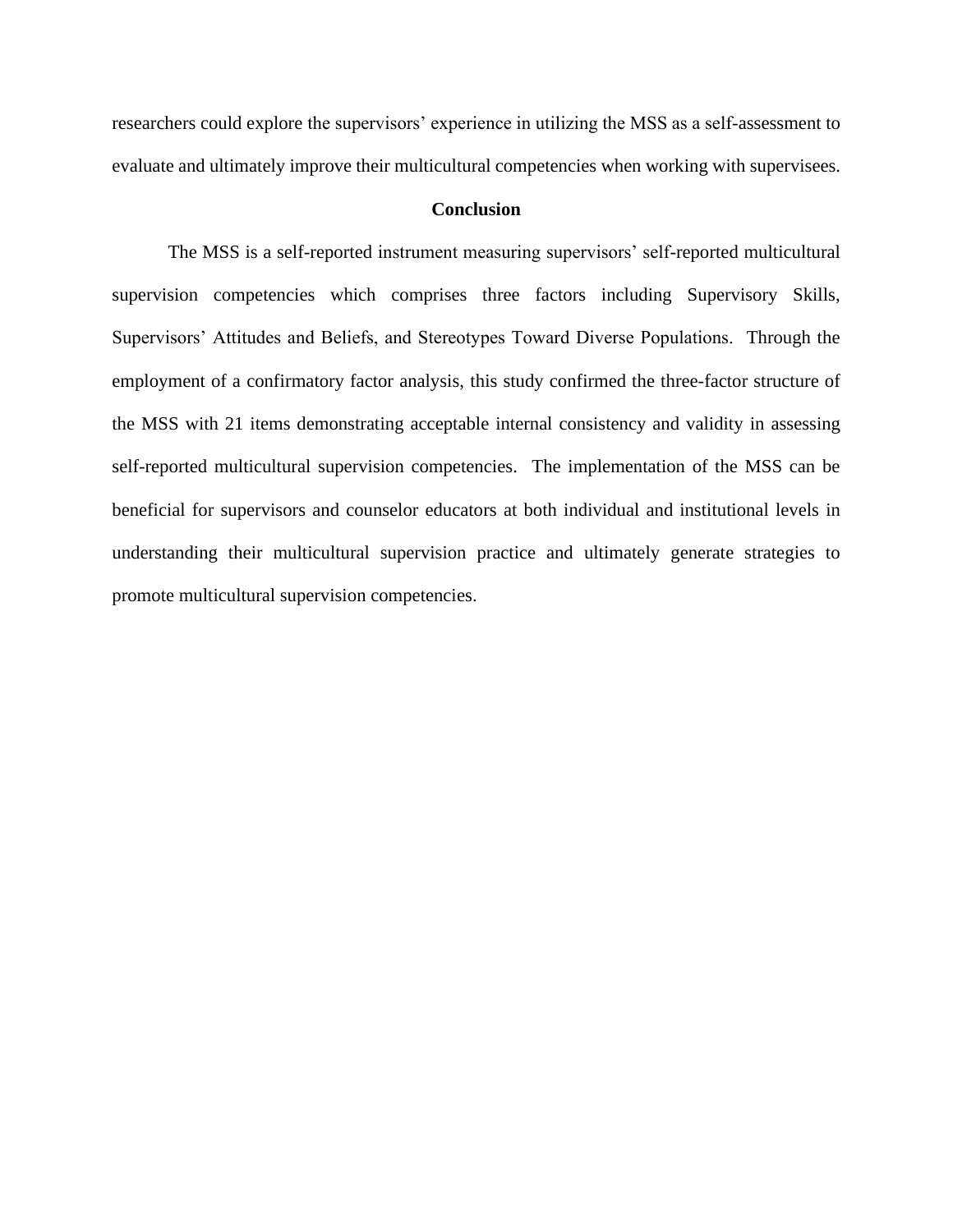#### References

American Counseling Association. (2014). *Code of ethics.* Alexandria, VA: Author.

- Ancis, J. R., & Marshall. (2010). Using a multicultural framework to assess supervisees' perceptions of culturally competent supervision. *Journal of Counseling & Development, 88,* 277-284.
- Chao, R. C., Wei, M., Good, G. E., & Flores, L. Y. (2011). Race/ethnicity, color-blind racial attitudes, and multicultural counseling competence: The moderating effects of multicultural counseling training. *Journal of Counseling Psychology*, *58*(1), 72-82. doi: 10.1037/a0022091
- Christiansen, A. T., Thomas, V., Kafescioglu, N., Karakyrt, G., Lowe, W., Smith, W., & Wittnborn, A. (2011). Multicultural supervision: Lessons learned about an ongoing struggle. *Journal of Marital and Family Therapy, 37,* 109-119. doi: 10.1111/j.1752- 0606.2009.00138.x
- Constantine, M. G. (2001). Perspectives on multicultural supervision*. Journal of Multicultural Counseling and Development, 29,* 98-101.
- Council for Accreditation of Counseling and Related Educational Programs. (2015). *2016 standards.* Retrieved from http://www.cacrep.org/wp-content/uploads/2012/10/2016- Standards.pdf
- Crowne, D. P., & Marlowe, D. (1960). A new scale of social desirability independent of psychopathology. *Journal of Consulting Psychology, 24,* 349-354.
- Falender, C. A., Burnes, T. R., & Ellis, M. V. (2013). Multicultural clinical supervision and benchmarks: Empirical support informing practice and supervisor training. *The Counseling Psychologist*, *41*(1), 8-27. doi: 10.1177/0011000012438417
- Hair, J. F., Anderson, R. E., Tatham, R. L., & Black, W. C. (1998). *Multivariate data analysis* (5th ed.). Upper Saddle River, NJ: Prentice Hall.
- Hatcher, L. (1994). *A step-by-step approach to using the SAS system for factor analysis and structural equation modeling*. Cary, NC: SAS Institute, Inc.
- Kelloway, E. K. (1998). *Using LISREAL for structural equation modeling*. Thousand Oaks, CA: Sage.
- Matthews, J. J., Barden, S. M., & Sherrell, R. S. (2018). Examining the relationships between multicultural counseling competence, multicultural self-efficacy, and ethnic identity development of practicing counselors. *Journal of Mental Health Counseling*, 40(*2*), 129- 141. doi: 10.17744/mehc.40.2.03
- Miller, L. J. (2012). *Multicultural supervision: Influencing supervisors' motivation to initiate discussions on culture and diversity* (Doctoral dissertation). Retrieved from ProQuest Dissertation and Theses database. (UMI No. 3515514)
- Ortega-Villalobos, L. (2007). *Confirmation of the structure and validity of the Multicultural Supervision Inventory* (Doctoral dissertation). Retrieved from ProQuest Dissertation and Theses database. (UMI No. 3442453)
- Phillips, J. C., Parent, M. C., Dozier, V. C., & Jackson, P. L. (2017). Depth of discussion of multicultural identities in supervision and supervisory outcomes. *Counselling Psychology Quarterly*, *30*(2), 188-210. doi: 10.1080/09515070.2016.1169995
- Ponterotto, J. G., Gretchen, D., Utsey, S. O., Rieger, B. P., & Austin, R. (2002). A revision of the Multicultural Counseling Awareness Scale. *Journal of Multicultural Counseling & Development*, *30*(3), 153-180. doi: 10.1002/j.2161-1912.2002.tb00489.x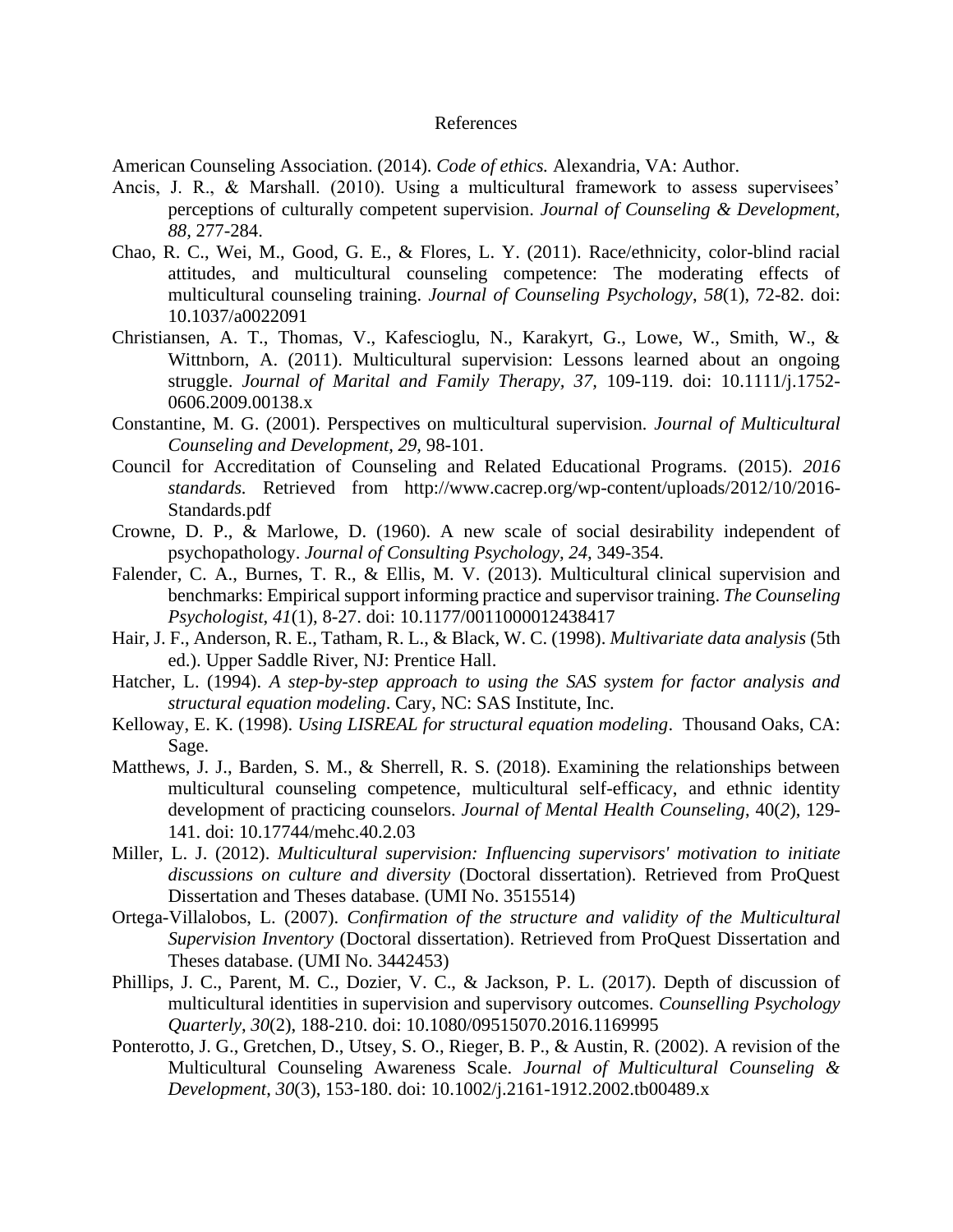- Pope-Davis, D. B., Toporek, R. L., & Ortega, L. (1999). *The Multicultural Supervision Inventory.*  College Park, MD: Author.
- Raheem, M., Myers, C. E., & Wickman, S. (2015). An investigation of ethnic identity development and comfort and competence of counselor educators in addressing multicultural issues. *CLEARvox Journal, 3*, 104-114.
- Ratts, M. J., Singh, A. A., Nassar-McMillan, S., Butler, S. K., & McCullough, J. R. (2016). Multicultural and Social Justice Counseling Competencies: Guidelines for the counseling profession. *Journal of Multicultural Counseling & Development*, *44*(1), 28-48. doi: 10.1002/jmcd.12035
- Sangganjanavanich, V. F., & Black, L. L. (2011). The initial development of the multicultural supervision scale. *Journal of Professional Counseling: Practice, Theory, and Research, 38,* 18-36.
- Sodowsky, G. R., Taffe, R. C., Gutkin, T. B., & Wise (1994). Development of the Multicultural Counseling Inventory: A self-report measure of multicultural. *Journal of Counseling Psychology*, *41*(2), 137-148.
- Soheilian, S. S., Inman, A. G., Klinger, R. S., Isenberg, D. S., & Kulp, L. E. (2014). Multicultural supervision: Supervisees' reflections on culturally competent supervision. *Counselling Psychology Quarterly*, *27*(4), 379-392. doi: 10.1080/09515070.2014.961408
- Sue, D. W., Arredondo, P., & McDavis, R. J. (1992). Multicultural counseling competencies and standards: A call to the profession. *Journal of Counseling & Development*, *70*(4), 477-486.
- Sue, D. W., Bernier, J. E., Durran, A., Feinberg, L., Pedersen, P., Smith, E. J., & Vasquez-Nuttall, E. (1982). Position paper: Cross-cultural counseling competencies. *The Counseling Psychologist*, *10*(2), 45-52.
- Ventimiglia, M., & MacDonald, D. A. (2012). An examination of the factorial dimensionality of the Marlowe Crowne Social Desirability Scale. *Personality and Individual Differences*, *52*(4), 487-491. doi: 10.1016/j.paid.2011.11.016
- Wong, L. C. J., Wong, P. T. P., & Ishiyama, F. I. (2013). What helps and what hinders in crosscultural clinical supervision: A critical incident study. *The Counseling Psychologist*, *41*(1), 66-85. doi: 10.1177/0011000012442652
- Wong, P. T. P., & Wong, L. C. J. (1999). Assessing multicultural supervision competencies. In W. J. Lonner, D. L. Dinnel, D. K. Forgays, & S. A. Hayes (Eds.), *Merging past, present, and future: Selected papers from the XIVth International Congress of the International Association for Cross-Cultural Psychology* (pp. 510-519). Netherlands: Swets & Zeitlinger, B. V.
- Worthington, R., & Whittaker, T. (2006). Scale development research: A content analysis and recommendations for best practices. *The Counseling Psychologist*, *34*(6), 806-838. doi:10.1177/0011000006288127
- Zapata, A. L. (2010). *A qualitative study examining discussions of multicultural perspectives in clinical supervision* (Doctoral dissertation)*.* Retrieved from http://repository.asu.edu/attachments/56047/content/Zapata\_asu\_0010E\_10060.pdf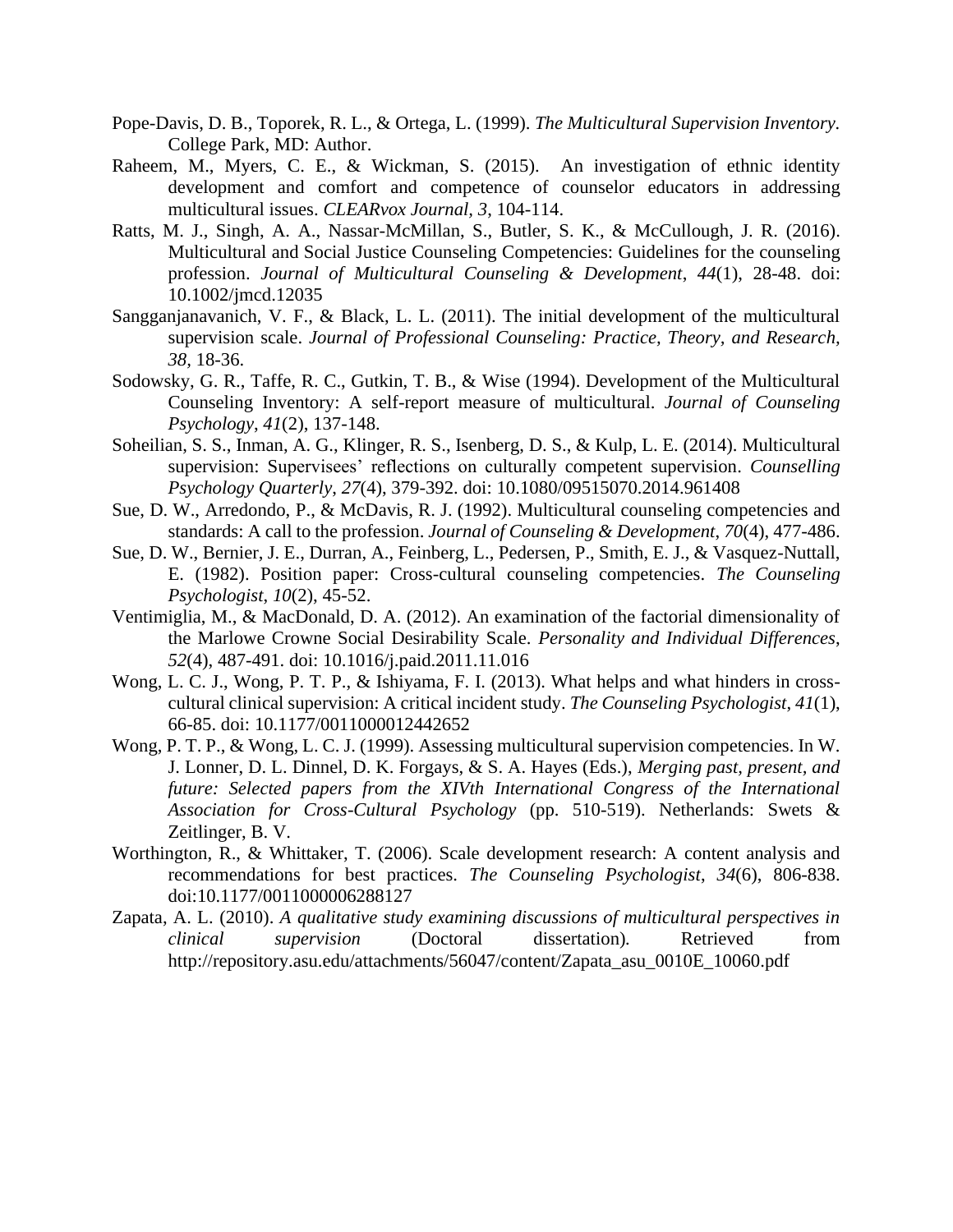# Appendix

| Original #     | <b>Item Statement</b>                                                                                                   | $\boldsymbol{M}$ | <b>SD</b> |
|----------------|-------------------------------------------------------------------------------------------------------------------------|------------------|-----------|
|                | <b>Supervisory Skills</b>                                                                                               |                  |           |
| $\mathbf{1}$   | I discuss issues regarding race and ethnicity with<br>supervisees without hesitation.                                   | 4.22             | 0.899     |
| $\overline{2}$ | Although I may disagree with alternative lifestyles                                                                     | 3.94             | 1.133     |
|                | (e.g., gay marriage, cross-dressing), I am able to<br>work effectively with supervisees who prefer<br>those lifestyles. |                  |           |
| 3              | I talk about parallel process in supervision.                                                                           | 4.17             | 0.882     |
| 22             | I educate supervisees to understand the impact of<br>disabilities on clients' lives.                                    | 4.24             | 0.791     |
| 23             | I discuss the intersection of the client's culture with<br>that of the supervisee's.                                    | 4.27             | 0.775     |
| 24             | I intervene when I hear supervisees joke about gay<br>clients.                                                          | 4.48             | 0.814     |
| 25             | I educate supervisees about the potential impact of<br>gender dynamics on the counseling relationship.                  | 4.29             | 0.768     |
| 26             | I can anticipate when my supervisory style may be<br>appropriate for a culturally different supervisee.                 | 3.64             | 0.738     |
| 27             | I demonstrate the process of exploration of cultural<br>stereotypes with supervisees.                                   | 3.97             | 0.807     |
| 28             | I invite supervisees to discuss how their social class<br>impacts their view of the clients.                            | 4.04             | 0.84      |
|                | <b>Supervisory Attitudes and Beliefs</b>                                                                                |                  |           |
| $\overline{4}$ | I understand the role that power differentials play in<br>counseling and supervision.                                   | 4.63             | 0.686     |
| 5              | I believe my cultural background influences how I<br>view supervisees and clients.                                      | 4.31             | 0.805     |
| 6              | Talking with supervisees about their spirituality<br>beliefs is inappropriate.                                          | 1.59             | 0.734     |
| 7              | I understand the pressure for some women to be<br>thin.                                                                 | 4.17             | 0.653     |
| 8              | The supervisee's sexual orientation is private and<br>should not be discussed in supervision.                           | 2.31             | 0.826     |
| 9              | I am aware of the intersection of gender and power<br>in supervisory relationships.                                     | 4.35             | 0.648     |
| 10             | I believe that a good supervisor should model<br>cultural competence to supervisees.                                    | 4.76             | 0.551     |
| 11             | I believe everyone should have a religion.                                                                              | 1.82             | 0.968     |
| 12             | I believe multicultural competence is not an<br>important requirement for supervisors.                                  | 1.22             | 0.656     |

# Item Description, Mean, and Standard Deviation Analysis